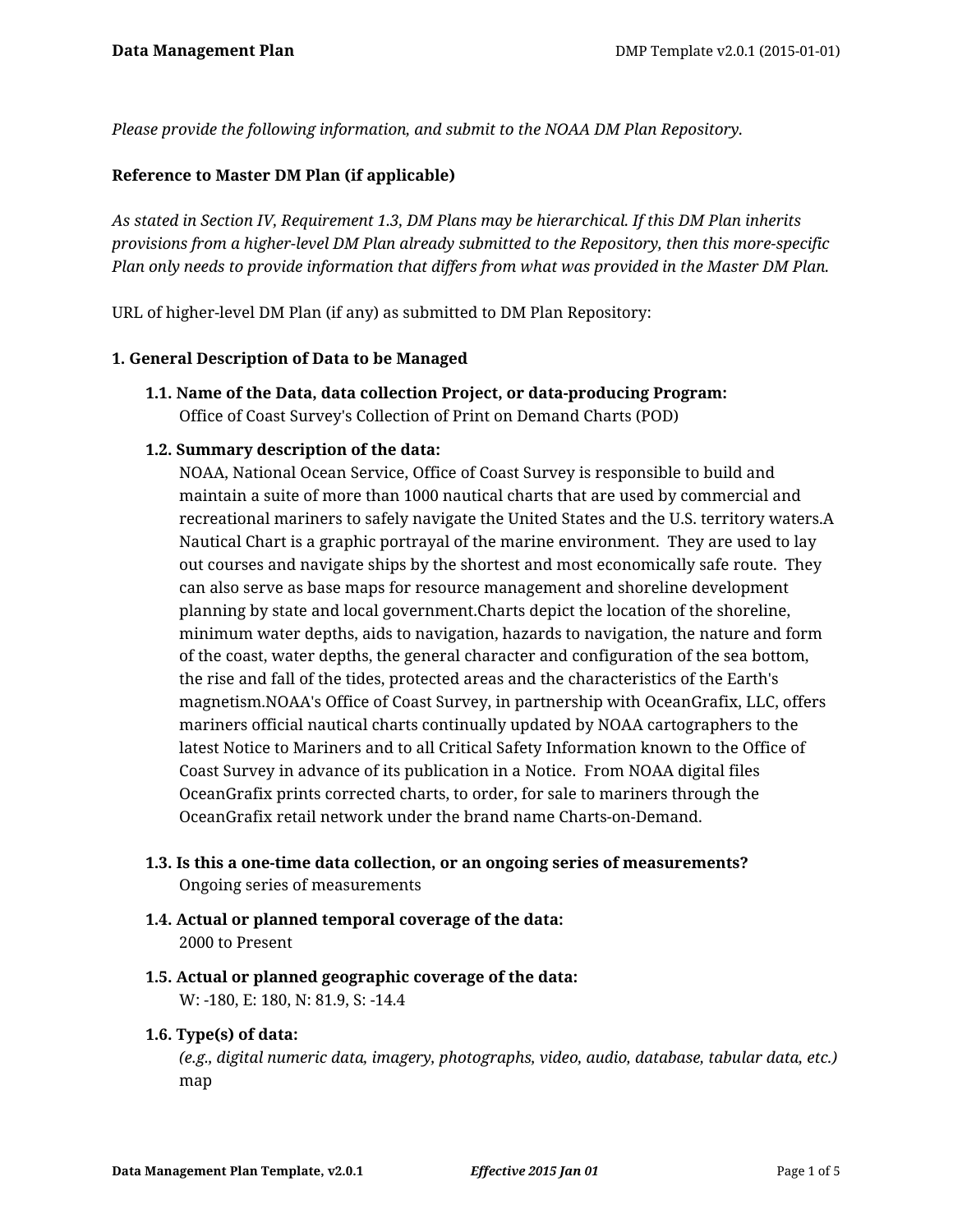## **1.7. Data collection method(s):**

*(e.g., satellite, airplane, unmanned aerial system, radar, weather station, moored buoy, research vessel, autonomous underwater vehicle, animal tagging, manual surveys, enforcement activities, numerical model, etc.)*

**1.8. If data are from a NOAA Observing System of Record, indicate name of system:**

**1.8.1. If data are from another observing system, please specify:**

## **2. Point of Contact for this Data Management Plan (author or maintainer)**

- **2.1. Name:** Patrick Keown
- **2.2. Title:** Metadata Contact
- **2.3. Affiliation or facility:**
- **2.4. E-mail address:** patrick.keown@noaa.gov
- **2.5. Phone number:** 240-533-0031

#### **3. Responsible Party for Data Management**

*Program Managers, or their designee, shall be responsible for assuring the proper management of the data produced by their Program. Please indicate the responsible party below.*

- **3.1. Name:** Patrick Keown
- **3.2. Title:** Data Steward

#### **4. Resources**

*Programs must identify resources within their own budget for managing the data they produce.*

## **4.1. Have resources for management of these data been identified?**

## **4.2. Approximate percentage of the budget for these data devoted to data management ( specify percentage or "unknown"):**

## **5. Data Lineage and Quality**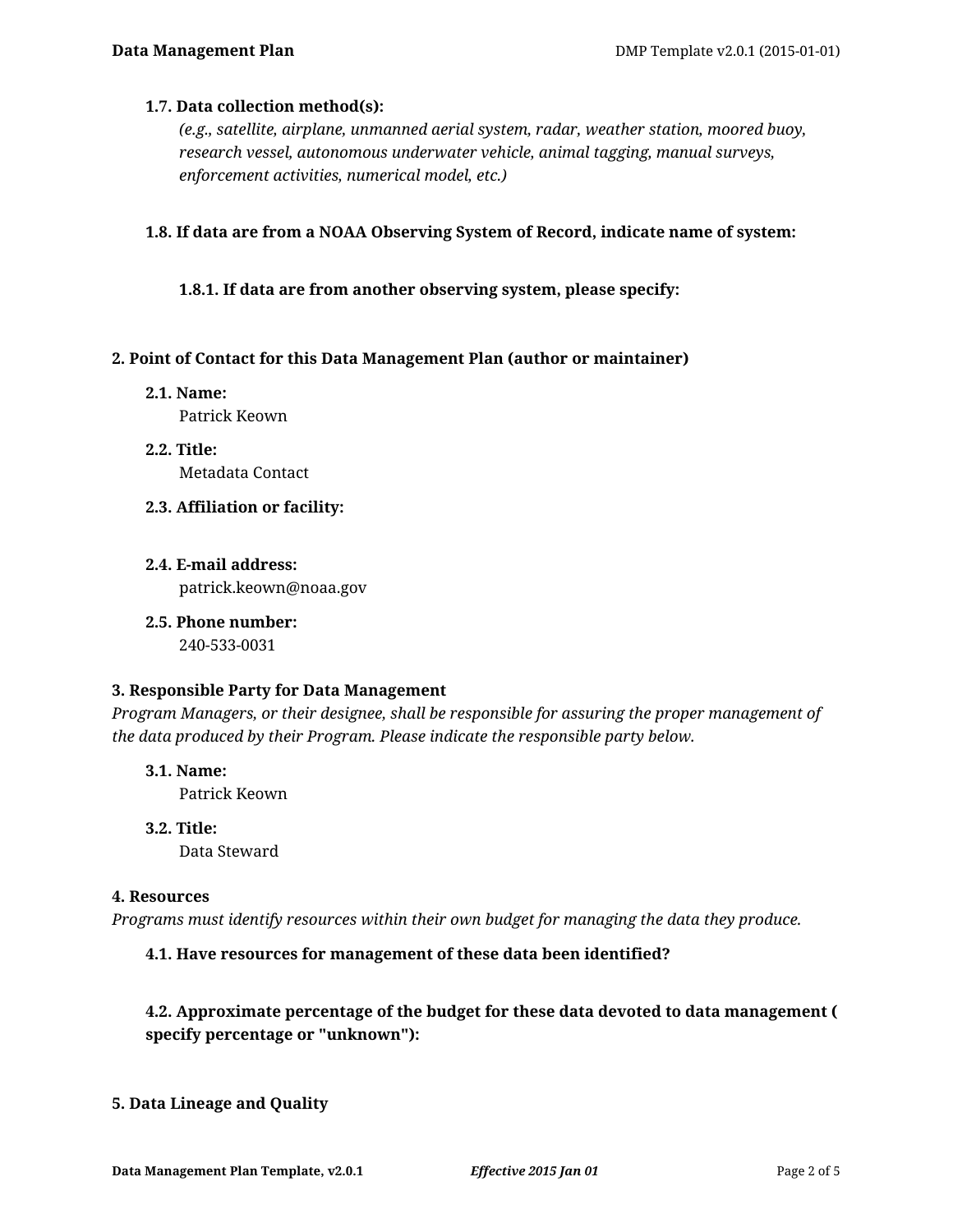*NOAA has issued Information Quality Guidelines for ensuring and maximizing the quality, objectivity, utility, and integrity of information which it disseminates.*

# **5.1. Processing workflow of the data from collection or acquisition to making it publicly accessible**

*(describe or provide URL of description):*

Process Steps:

- The charts are cartographic products derived as specified in the NOAA Nautical Chart Manual. The suite of charts is compiled and maintained with data provided by federal, state, and private partners such as National Ocean Service elements, United States Coast Guard, United States Army Corps of Engineers, United States Power Squadrons Auxiliary, and Port Authorities. These data are constantly being collected and the charts are updated through these sources. The Marine Chart Division evaluates source data, catalogues source data, and extracts quality data which are navigationally significant to be applied to the charts. Charts are available in multiple mediums, lithographically printed charts, raster charts, electronic navigational charts, and print on demand charts which are updated for navigationally critical information on a weekly basis.

# **5.1.1. If data at different stages of the workflow, or products derived from these data, are subject to a separate data management plan, provide reference to other plan:**

# **5.2. Quality control procedures employed (describe or provide URL of description):**

## **6. Data Documentation**

*The EDMC Data Documentation Procedural Directive requires that NOAA data be well documented, specifies the use of ISO 19115 and related standards for documentation of new data, and provides links to resources and tools for metadata creation and validation.*

# **6.1. Does metadata comply with EDMC Data Documentation directive?** No

#### **6.1.1. If metadata are non-existent or non-compliant, please explain:**

Missing/invalid information:

- 1.7. Data collection method(s)
- 4.1. Have resources for management of these data been identified?
- 4.2. Approximate percentage of the budget for these data devoted to data management
- 5.2. Quality control procedures employed
- 7.1. Do these data comply with the Data Access directive?
- 7.1.1. If data are not available or has limitations, has a Waiver been filed?
- 7.1.2. If there are limitations to data access, describe how data are protected
- 7.3. Data access methods or services offered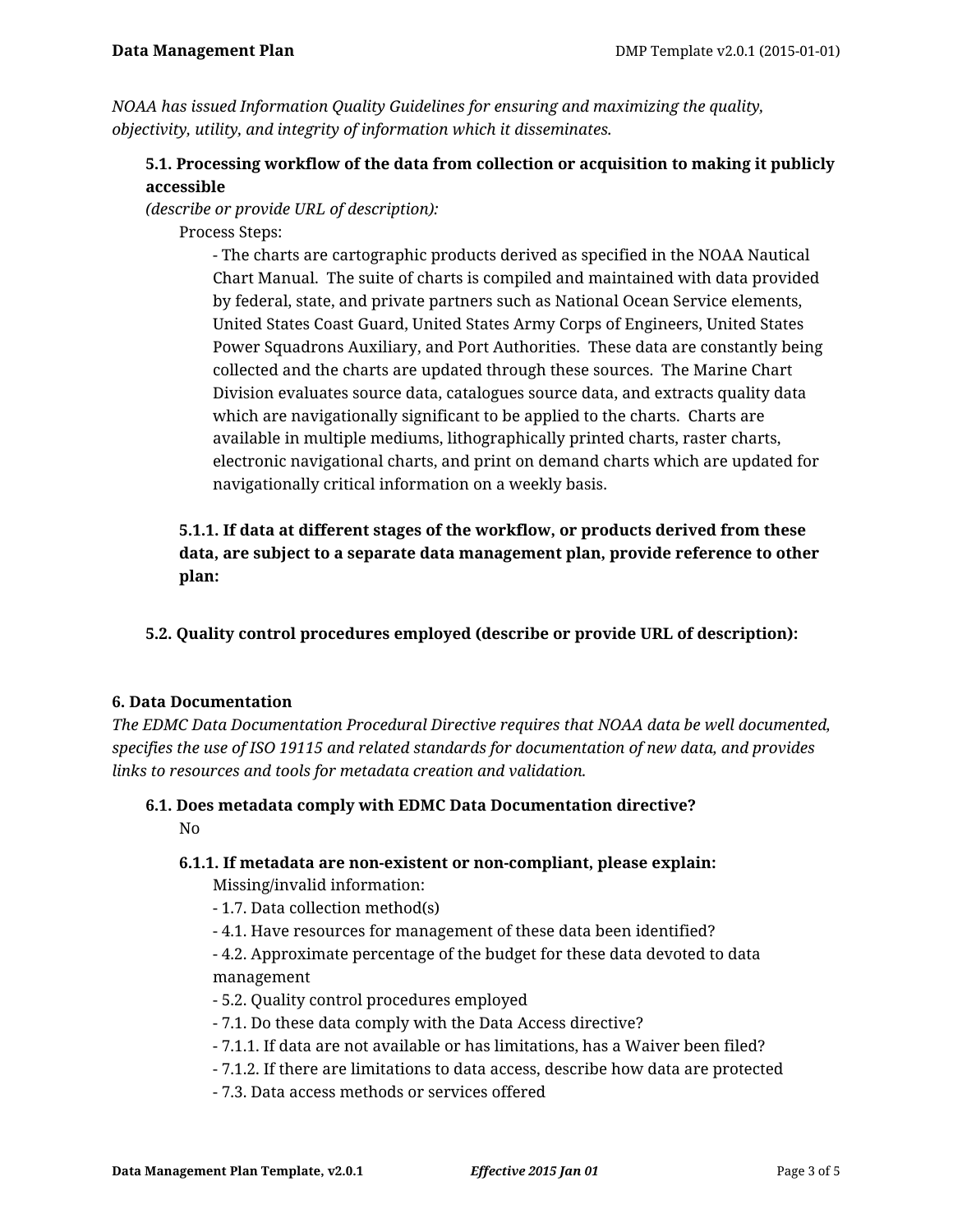- 7.4. Approximate delay between data collection and dissemination
- 8.1. Actual or planned long-term data archive location

- 8.3. Approximate delay between data collection and submission to an archive facility

- 8.4. How will the data be protected from accidental or malicious modification or deletion prior to receipt by the archive?

### **6.2. Name of organization or facility providing metadata hosting:**

NMFS Office of Science and Technology

## **6.2.1. If service is needed for metadata hosting, please indicate:**

## **6.3. URL of metadata folder or data catalog, if known:**

https://www.fisheries.noaa.gov/inport/item/39968

## **6.4. Process for producing and maintaining metadata**

*(describe or provide URL of description):*

Metadata produced and maintained in accordance with the NOAA Data Documentation Procedural Directive: https://nosc.noaa.gov/EDMC/DAARWG/docs/EDMC\_PD-Data\_Documentation\_v1.pdf

## **7. Data Access**

*NAO 212-15 states that access to environmental data may only be restricted when distribution is explicitly limited by law, regulation, policy (such as those applicable to personally identifiable information or protected critical infrastructure information or proprietary trade information) or by security requirements. The EDMC Data Access Procedural Directive contains specific guidance, recommends the use of open-standard, interoperable, non-proprietary web services, provides information about resources and tools to enable data access, and includes a Waiver to be submitted to justify any approach other than full, unrestricted public access.*

## **7.1. Do these data comply with the Data Access directive?**

**7.1.1. If the data are not to be made available to the public at all, or with limitations, has a Waiver (Appendix A of Data Access directive) been filed?**

**7.1.2. If there are limitations to public data access, describe how data are protected from unauthorized access or disclosure:**

**7.2. Name of organization of facility providing data access:** Office of Coast Survey (OCS)

#### **7.2.1. If data hosting service is needed, please indicate:**

#### **7.2.2. URL of data access service, if known:**